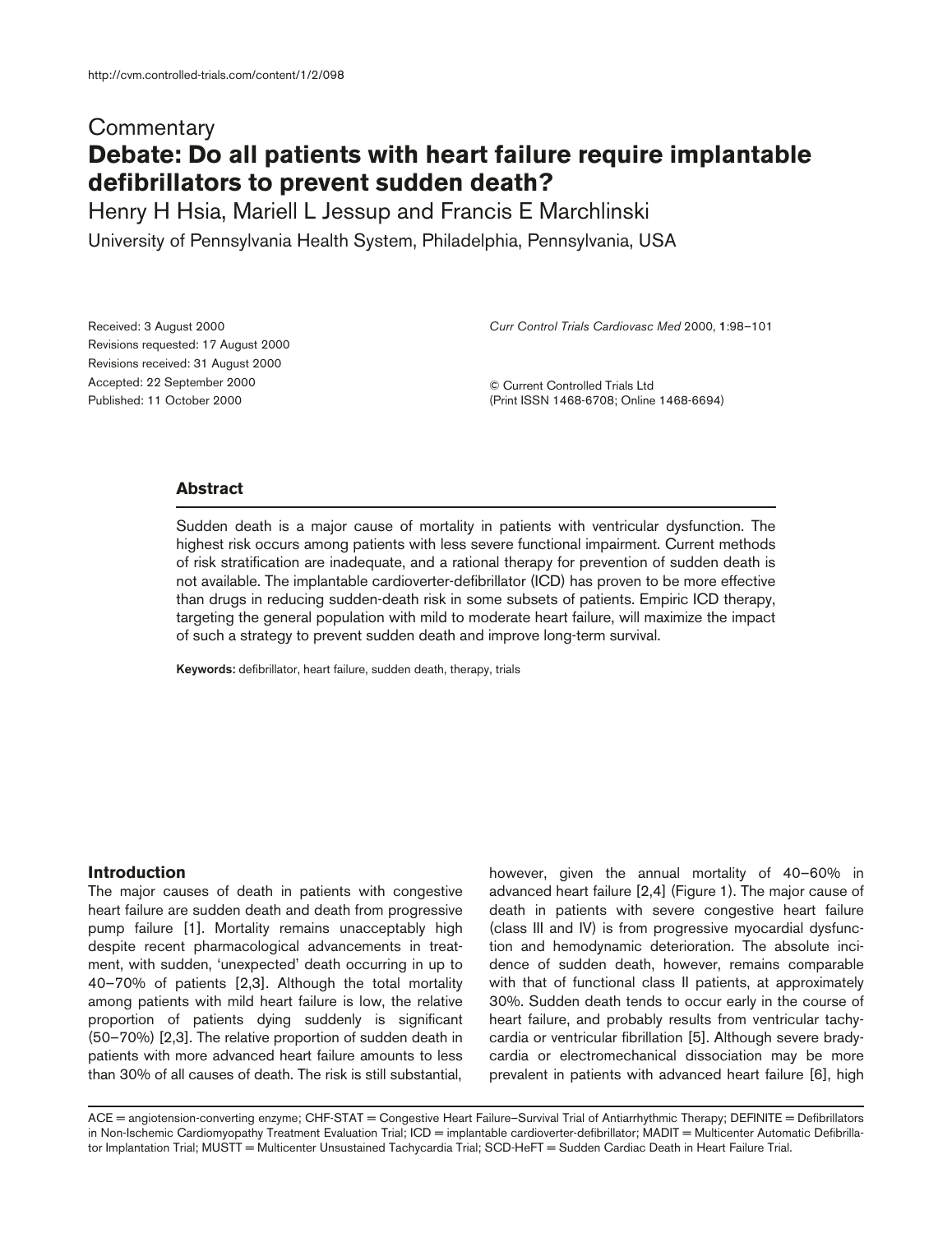

risk for developing life-threatening sustained ventricular arrhythmias persists. An effective strategy for reducing that risk would prevent sudden death and would save many lives throughout the various stages of heart failure.

The causes of sudden death in heart failure are complex and poorly understood. A rational therapeutic strategy based on physiologic mechanisms is not available at this time. Recommendations for prevention of sudden death in patients with left ventricular dysfunction have evolved largely from the results of clinical trials [4,7]. Patient populations have, however, been highly diverse among these different studies, and formulating a consensus on a management strategy has therefore been difficult. Although several clinical variables have been associated with an increased cardiac mortality in patients with heart failure [8,9], major limitations remain in identifying the individual at highest risk of sudden death.

Risk stratification for sudden death using non-invasive methods or programmed stimulation is inadequate and, at best, limited to patients with coronary artery disease and non-sustained ventricular arrhythmia [10–12]. Importantly, preliminary analysis of outcomes in this subset of patients who participated in the Multicenter Unsustained Tachycardia Trial (MUSTT) and the Multicenter Automatic Defibrillator Implantation Trial (MADIT) suggests persistent high risk, even in those patients without inducible ventricular tachycardia. Moreover, ventricular programmed stimulation has proven to be of no value in patients with non-ischemic cardiomyopathy [13]. Prevention of sudden death in patients with left ventricular dysfunction should thus be based on a logical strategy that optimizes effective pharmacologic and non-pharmacologic therapies.

# **Pharmacologic strategy**

The efficacy of angiotension-converting enzyme (ACE) inhibitors in decreasing overall mortality has been well established in populations with various degrees of myocardial systolic impairment. However, the impact of ACE inhibitors on sudden death rate is probably minimal [1,14,15].

Most trials using anti-arrhythmic drugs have resulted in worsening outcomes in the drug treatment arms [16], especially in patients with left ventricular dysfunction [17]. The possible exception to this rule is amiodarone, which does not appear to have an adverse effect on either survival or heart failure. In the Congestive Heart Failure–Survival Trial of Antiarrhythmic Therapy (CHF-STAT), amiodarone did not reduce the incidence of sudden death or prolong survival [18]. The Argentinean GESICA trial did show a reduction of total mortality with amiodarone compared with placebo. The relative risk reduction of sudden death was, however, insignificant [3]. Other studies such as EMIAT [19] and CAMIAT [20] focused on patients with ischemic heart disease and prior myocardial infarction. These results suggested amiodarone may reduce arrhythmic death, but failed to improve survival. The conflicting outcomes of the studies evaluating amiodarone suggest that the protective beta-blocking effects of the drug may be offset by its pro-arrhythmia properties. The only drug class that convincingly reduces total mortality as well as the risk of sudden death has been beta-blockers. Relative reductions of cardiac death and sudden death in some trials ranged from 30 to 50%, and may involve mechanisms related to anti-ischemic, anti-fibrillatory effects of beta-blockade, neuro-endocrine deactivation or ventricular remodeling [21,22]. Previous studies involving high-risk patients, however, had consistently showed low rates of beta-blocker use (< 50%) [11,12,23,24]. The utility of beta-blockers may be limited by bradyarrhythmias or worsening heart failure in patient populations with heart failure.

#### **Non-pharmacologic strategy**

Non-pharmacological therapy has proven more effective in improving survival and reducing sudden death risk. The utility of the implantable defibrillators in 'secondary prevention' has been well established in patients resuscitated from cardiac arrest or syncopal ventricular tachycardia [23,24]. Those patients with highest risk appear to benefit most from ICD therapy [25]. Importantly, the effectiveness of ICDs in primary prevention has also been established in the subgroup of patients with coronary artery disease and non-sustained ventricular tachycardia. MADIT was the first study to evaluate the prophylactic use of ICDs in patients with prior myocardial infarction, low ejection fraction, and inducible but non-suppressible ventricular arrhythmias. The use of ICDs is associated with a significant survival benefit compared with 'conventional' anti-arrhythmic drug therapy (mostly amiodarone) [11]. MADIT has been criticized for its small sample size and the low rate of betablocker use in patients on 'conventional' therapy (5%) compared with the ICD arm (27%). However, this difference alone cannot mitigate the magnitude of mortality reduction (54%) observed in the defibrillator group.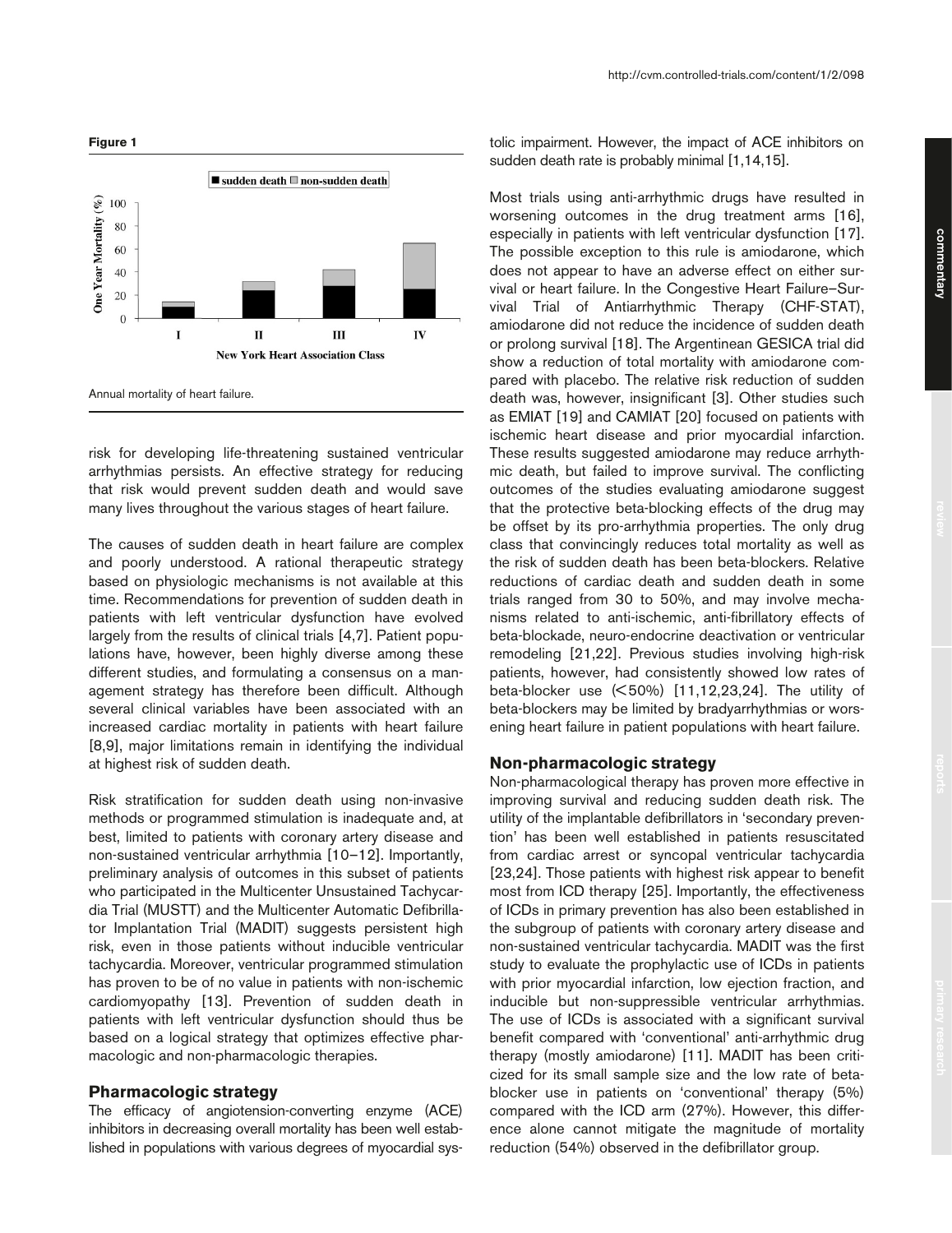The randomized, controlled MUSTT evaluated the utility of electrophysiologically guided therapy to reduce the risk of sudden death [12]. The study included a larger patient population, but similar to that of the MADIT, and had a higher rate of beta-blockers and ACE inhibitor use among patients. MUSTT demonstrated that, in this relatively asymptomatic population, inducible sustained arrhythmia is associated with a substantial risk of dying suddenly, and therapy guided by electrophysiologic testing resulted in a significant reduction of sudden death. This survival benefit was, however, solely due to the use of defibrillators. Among patients who received defibrillators, there was no difference in sudden death rate based on beta-blocker use. It is also noteworthy that the 2-year mortality rate in patients who received defibrillators was similar in both MADIT and MUSTT, even though the rate of beta-blocker use in MUSTT was twice that in MADIT. These data confirm that the benefit of ICD therapy is independent of the beneficial effects of beta-blockers.

Other ongoing trials, such as the Defibrillators in Non-Ischemic Cardiomyopathy Treatment Evaluation Trial (DEFINITE), will address the utility of prophylactic ICD therapy in the subset of patients with dilated cardiomyopathy and non-ischemic heart failure. The counterpart of DEFINITE for patients with coronary artery disease is the MADIT II trial, in which patients are randomized to either ICD or no anti-arrhythmic drug therapy. The Sudden Cardiac Death in Heart Failure Trial (SCD-HeFT) is the first heart failure trial focusing on prophylactic intervention for sudden death. It is unique because its entry criteria are based only on the presence of heart failure and low ejection fraction. Arrhythmia markers are not considered. Patients with either ischemic or non-ischemic cardiomyopathy are included in this study. Although we have been concerned that this study may not be powered sufficiently to identify a small, but nevertheless, important improvement in survival, we are optimistic, given the effectiveness of the ICD, that a positive outcome favoring ICD therapy will be forthcoming. Most of these ongoing trials included an empiric ICD arm and incorporated maximal heart failure therapy with ACE inhibitors and beta-blockers. At the conclusion of these trials, we should have a better understanding of which group of the high-risk patients will benefit most from ICD therapy.

With the current transvenous lead systems, defibrillator implantation can be now achieved with a brief  $(24 h)$ hospital stay, and is associated with less than 1% mortality and minimal morbidity risk. Defibrillators can additionally provide sophisticated monitoring and diagnostic functions that allow one to more accurately assess arrhythmia recurrence and determine the mode of death. Furthermore, current generation devices are capable of providing a full range of physiologic pacing, which can facilitate the optimum utilization of beta-blocker therapy, potentially

|--|--|

|                                        | <b>Total Mortality</b> | Sudden Death     |  |
|----------------------------------------|------------------------|------------------|--|
| <b>ACE</b> Inhibitors                  | $^{\mathrm{++}}$       | $+/-$            |  |
| $\beta$ -Blockers                      | $^{+++}$               | $^{\mathrm{++}}$ |  |
| Amiodarone                             | $+/-$                  | $+/-$            |  |
| <b>ICDs</b>                            | $^{\mathrm{++}}$       | +++              |  |
| Antiarrhythmic<br>Drugs                |                        |                  |  |
| Impacts of interventions on mortality. |                        |                  |  |

resulting in even greater synergistic benefits on improving survival. ICD therapy has also been shown to be costeffective in long-term management of patients with lifethreatening ventricular arrhythmias [26].

#### **Conclusion**

To summarize, patients with heart failure will undoubtedly benefit from implantable defibrillators for prevention of sudden death (Figure 2). Since the highest risk of arrhythmia death occurs among patients with less severe functional impairment (New York Heart Association class II–III), defibrillator implantation should be considered early in the course of illness. Empiric ICD therapy, targeting the population with mild to moderate heart failure, will maximize the impact of such therapy on improving long-term survival. Our efforts should no longer be directed at trying to determine whether ICDs are effective in preventing sudden death and improving survival in patients with heart failure. We are confident that ICDs are effective, and believe the outcomes of DEFINITE, MADIT II, and SCD-HeFT trials will support this hypothesis. Our efforts should be redirected. First, we should be working with device manufacturers to reduce ICD costs and improve device longevity to maximize cost-effectiveness of ICD therapy. We should also optimize and standardize practice guidelines and troubleshooting strategies to guarantee safety and effectiveness of ICD therapy. Finally, with the advent of bi-ventricular and other newer modalities of pacing for hemodynamic support, survival benefits may even be extended to those with end-stage heart failure. We can then focus on identifying the appropriate patient who will experience the greatest improvement in heart failure symptoms and hemodynamic survival, because sudden death will have been eradicated in this protected population.